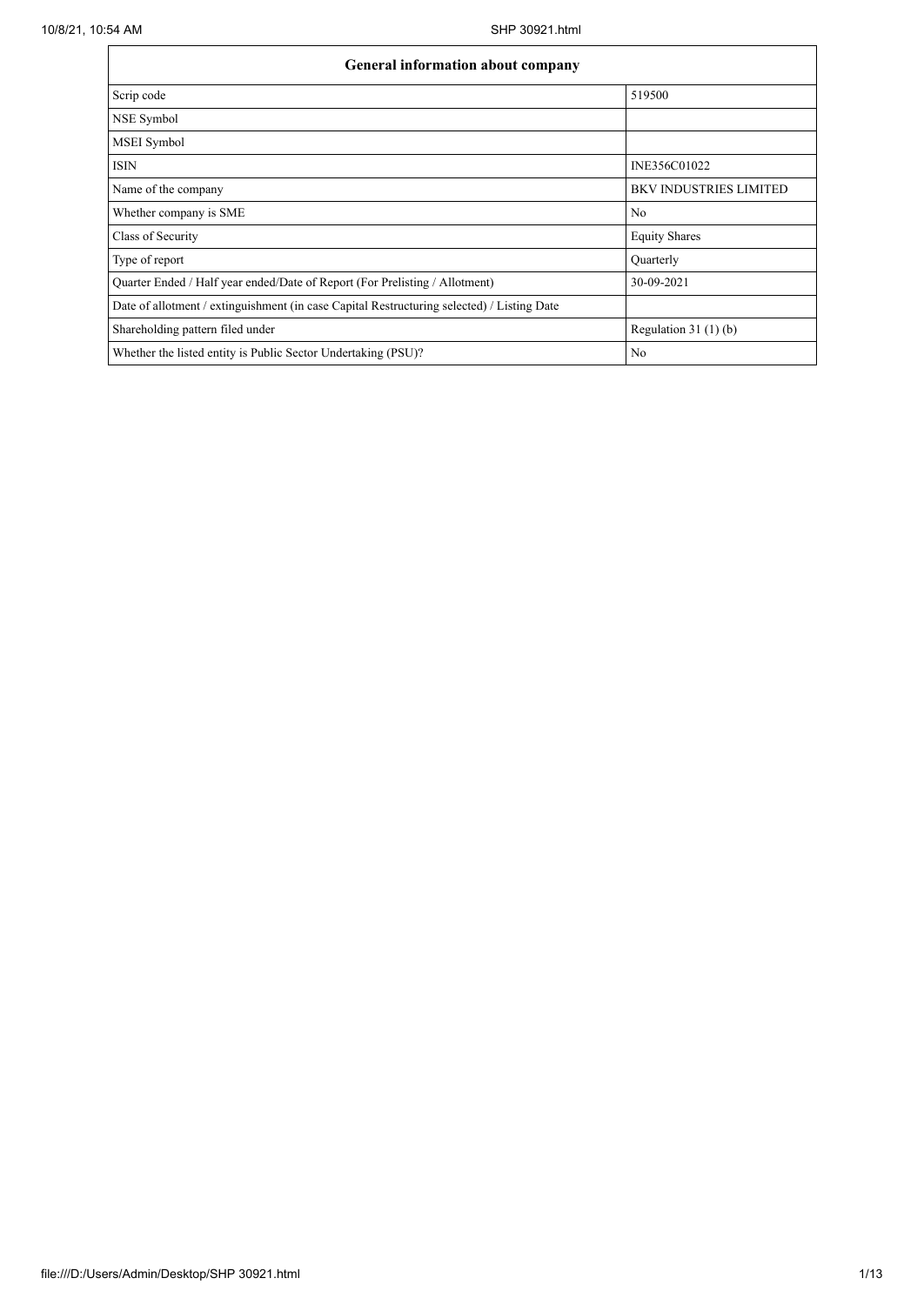|                 | <b>Declaration</b>                                                                        |                |                                |                       |                             |  |  |  |  |  |
|-----------------|-------------------------------------------------------------------------------------------|----------------|--------------------------------|-----------------------|-----------------------------|--|--|--|--|--|
| Sr.<br>No.      | Particular                                                                                | Yes/No         | Promoter and<br>Promoter Group | Public<br>shareholder | Non Promoter-<br>Non Public |  |  |  |  |  |
| $\mathbf{1}$    | Whether the Listed Entity has issued any partly paid up shares?                           | N <sub>0</sub> | N <sub>0</sub>                 | N <sub>0</sub>        | N <sub>0</sub>              |  |  |  |  |  |
| $\overline{2}$  | Whether the Listed Entity has issued any Convertible Securities<br>$\Omega$               | N <sub>0</sub> | No                             | No                    | No                          |  |  |  |  |  |
| 3               | Whether the Listed Entity has issued any Warrants?                                        | N <sub>0</sub> | N <sub>0</sub>                 | N <sub>0</sub>        | N <sub>0</sub>              |  |  |  |  |  |
| 4               | Whether the Listed Entity has any shares against which<br>depository receipts are issued? | N <sub>0</sub> | No                             | N <sub>0</sub>        | N <sub>o</sub>              |  |  |  |  |  |
| 5               | Whether the Listed Entity has any shares in locked-in?                                    | N <sub>o</sub> | No                             | N <sub>0</sub>        | N <sub>o</sub>              |  |  |  |  |  |
| 6               | Whether any shares held by promoters are pledge or otherwise<br>encumbered?               | N <sub>0</sub> | No                             |                       |                             |  |  |  |  |  |
| $7\overline{ }$ | Whether company has equity shares with differential voting<br>rights?                     | N <sub>0</sub> | No                             | N <sub>0</sub>        | N <sub>o</sub>              |  |  |  |  |  |
| 8               | Whether the listed entity has any significant beneficial owner?                           | N <sub>0</sub> |                                |                       |                             |  |  |  |  |  |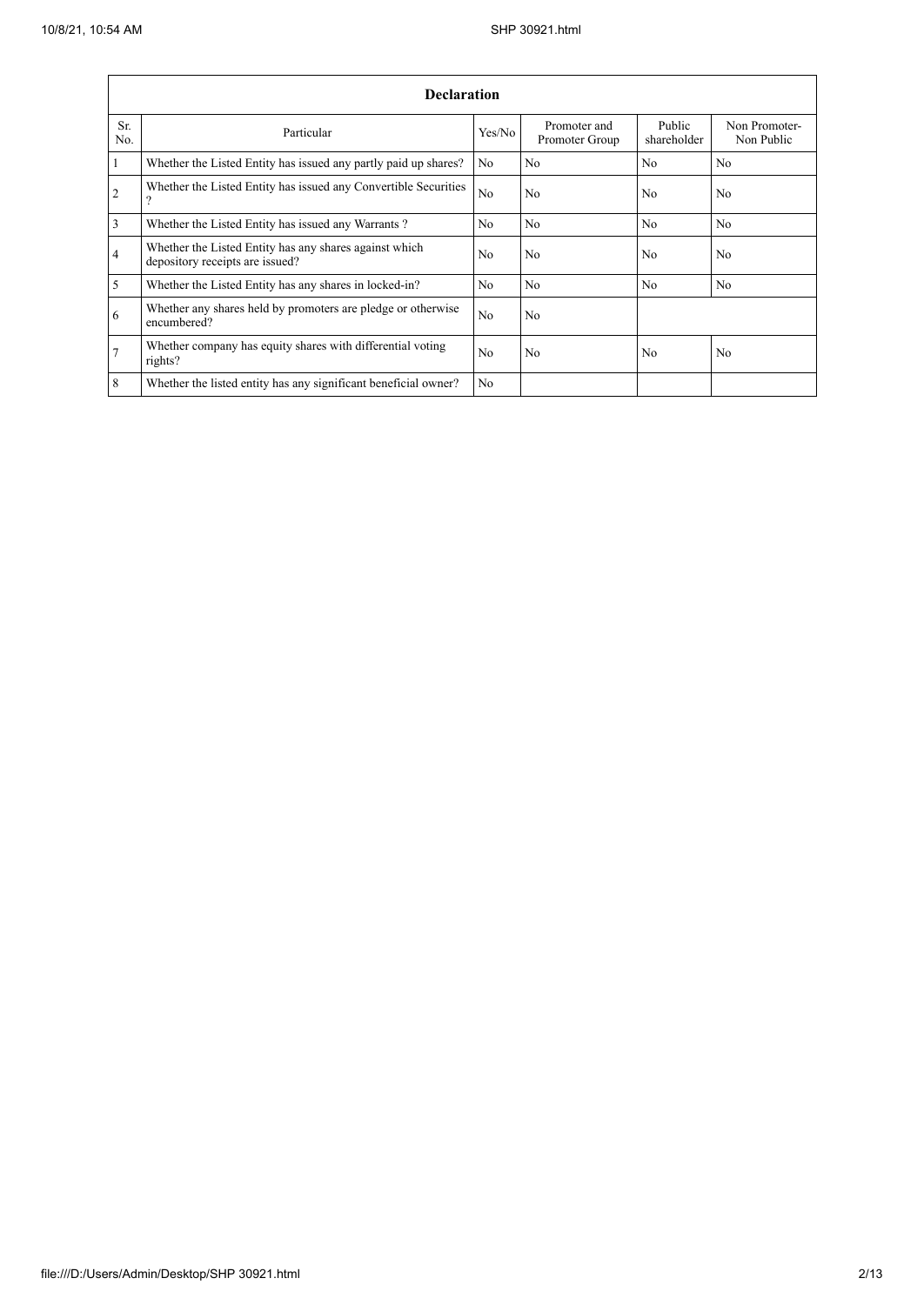$\mathsf{r}$ 

|                   | Table I - Summary Statement holding of specified securities |                                                                                                |          |                             |                          |                              |                                                                                                                      |                                                                  |                           |          |                     |
|-------------------|-------------------------------------------------------------|------------------------------------------------------------------------------------------------|----------|-----------------------------|--------------------------|------------------------------|----------------------------------------------------------------------------------------------------------------------|------------------------------------------------------------------|---------------------------|----------|---------------------|
|                   | Category<br>of<br>shareholder<br>(II)                       | No. of<br>fully paid<br>Nos. Of<br>shareholders<br>up equity<br>(III)<br>shares<br>$held$ (IV) |          | No. Of<br>Partly<br>paid-up | No. Of<br>shares         | Total nos.<br>shares         | Shareholding as a<br>% of total no. of<br>shares (calculated<br>as per SCRR,<br>1957) (VIII) As a<br>% of $(A+B+C2)$ | Number of Voting Rights held in each<br>class of securities (IX) |                           |          |                     |
| Category<br>$($ I |                                                             |                                                                                                |          | equity                      | underlying<br>Depository | held (VII)                   |                                                                                                                      |                                                                  | No of Voting (XIV) Rights |          | Total as a          |
|                   |                                                             |                                                                                                |          | shares<br>held<br>(V)       | Receipts<br>(VI)         | $= (IV) +$<br>$(V)$ + $(VI)$ |                                                                                                                      | Class eg:<br>X                                                   | Class<br>eg:y             | Total    | $%$ of<br>$(A+B+C)$ |
| (A)               | Promoter<br>&<br>Promoter<br>Group                          | 9                                                                                              | 10801584 |                             |                          | 10801584                     | 69.92                                                                                                                | 10801584                                                         |                           | 10801584 | 69.92               |
| (B)               | Public                                                      | 13335                                                                                          | 4647000  |                             |                          | 4647000                      | 30.08                                                                                                                | 4647000                                                          |                           | 4647000  | 30.08               |
| (C)               | Non<br>Promoter-<br>Non Public                              |                                                                                                |          |                             |                          |                              |                                                                                                                      |                                                                  |                           |          |                     |
| (C1)              | Shares<br>underlying<br><b>DRs</b>                          |                                                                                                |          |                             |                          |                              |                                                                                                                      |                                                                  |                           |          |                     |
| (C2)              | Shares held<br>by<br>Employee<br>Trusts                     |                                                                                                |          |                             |                          |                              |                                                                                                                      |                                                                  |                           |          |                     |
|                   | Total                                                       | 13344                                                                                          | 15448584 |                             |                          | 15448584                     | 100                                                                                                                  | 15448584                                                         |                           | 15448584 | 100                 |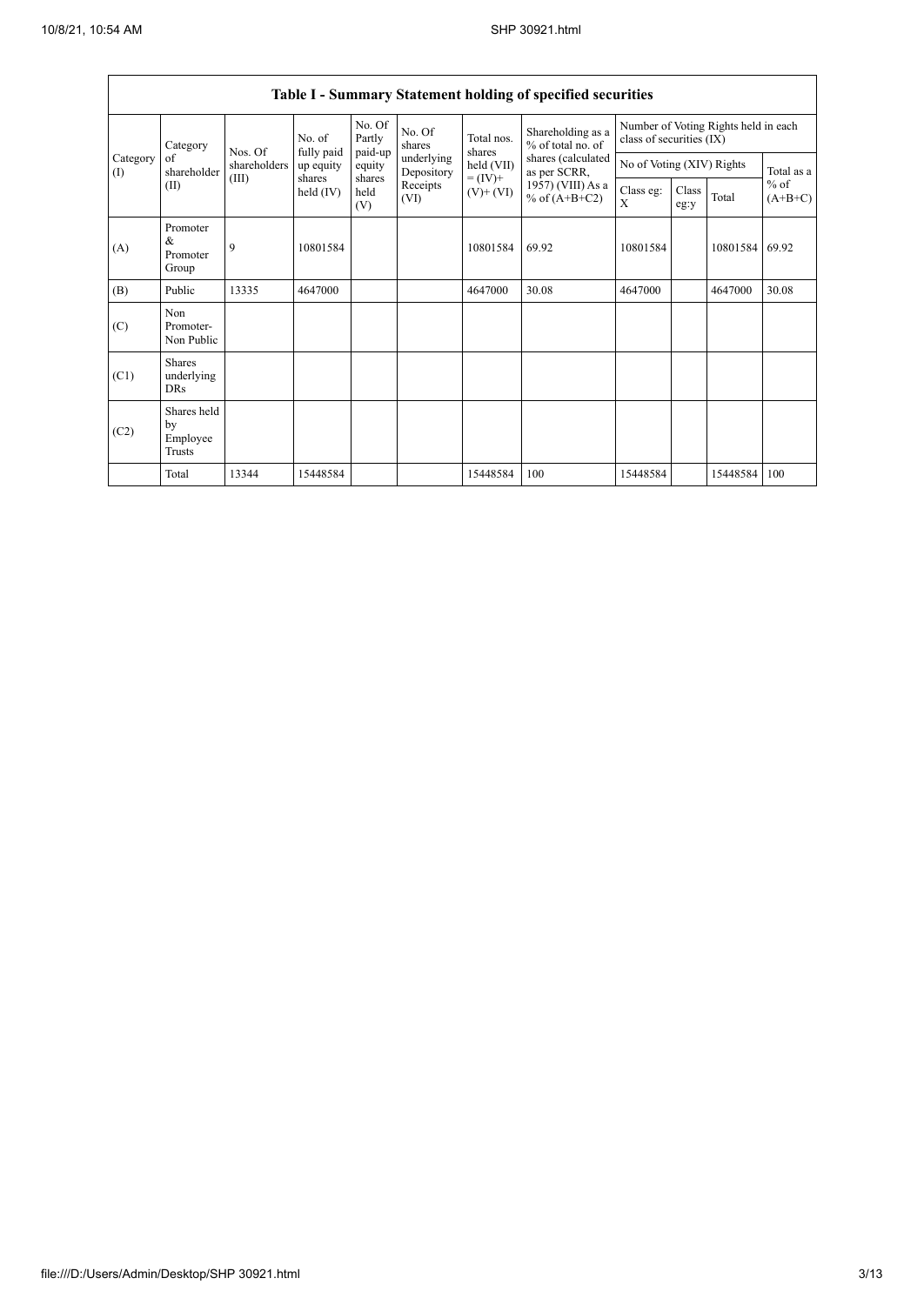|                   | Table I - Summary Statement holding of specified securities                     |                           |                                       |                                                           |                                                                                                                                                                                  |                                        |                                                  |                                                                               |                                                  |                                       |  |
|-------------------|---------------------------------------------------------------------------------|---------------------------|---------------------------------------|-----------------------------------------------------------|----------------------------------------------------------------------------------------------------------------------------------------------------------------------------------|----------------------------------------|--------------------------------------------------|-------------------------------------------------------------------------------|--------------------------------------------------|---------------------------------------|--|
| Category<br>$($ I | No. Of<br>Shares<br>Category<br>of<br>Outstanding<br>shareholder<br>(II)<br>(X) | Underlying                | No. of<br><b>Shares</b><br>Underlying | No. Of Shares<br>Underlying<br>Outstanding<br>convertible | Shareholding, as a %<br>assuming full<br>conversion of<br>convertible securities (<br>as a percentage of<br>diluted share capital)<br>$(XI) = (VII)+(X) As a %$<br>of $(A+B+C2)$ | Number of<br>Locked in<br>shares (XII) |                                                  | Number of<br><b>Shares</b><br>pledged or<br>otherwise<br>encumbered<br>(XIII) |                                                  | Number of<br>equity shares<br>held in |  |
|                   |                                                                                 | convertible<br>securities | Outstanding<br>Warrants<br>$(X_i)$    | securities and<br>No. Of<br>Warrants (Xi)<br>(a)          |                                                                                                                                                                                  | No.<br>(a)                             | As a<br>$%$ of<br>total<br>Shares<br>held<br>(b) | No.<br>(a)                                                                    | As a<br>$%$ of<br>total<br>Shares<br>held<br>(b) | dematerialized<br>form $(XIV)$        |  |
| (A)               | Promoter<br>$\&$<br>Promoter<br>Group                                           |                           |                                       |                                                           | 69.92                                                                                                                                                                            |                                        |                                                  |                                                                               |                                                  | 10801584                              |  |
| (B)               | Public                                                                          |                           |                                       |                                                           | 30.08                                                                                                                                                                            |                                        |                                                  |                                                                               |                                                  | 1898200                               |  |
| (C)               | Non<br>Promoter-<br>Non Public                                                  |                           |                                       |                                                           |                                                                                                                                                                                  |                                        |                                                  |                                                                               |                                                  |                                       |  |
| (C1)              | <b>Shares</b><br>underlying<br><b>DRs</b>                                       |                           |                                       |                                                           |                                                                                                                                                                                  |                                        |                                                  |                                                                               |                                                  |                                       |  |
| (C2)              | Shares held<br>by<br>Employee<br><b>Trusts</b>                                  |                           |                                       |                                                           |                                                                                                                                                                                  |                                        |                                                  |                                                                               |                                                  |                                       |  |
|                   | Total                                                                           |                           |                                       |                                                           | 100                                                                                                                                                                              |                                        |                                                  |                                                                               |                                                  | 12699784                              |  |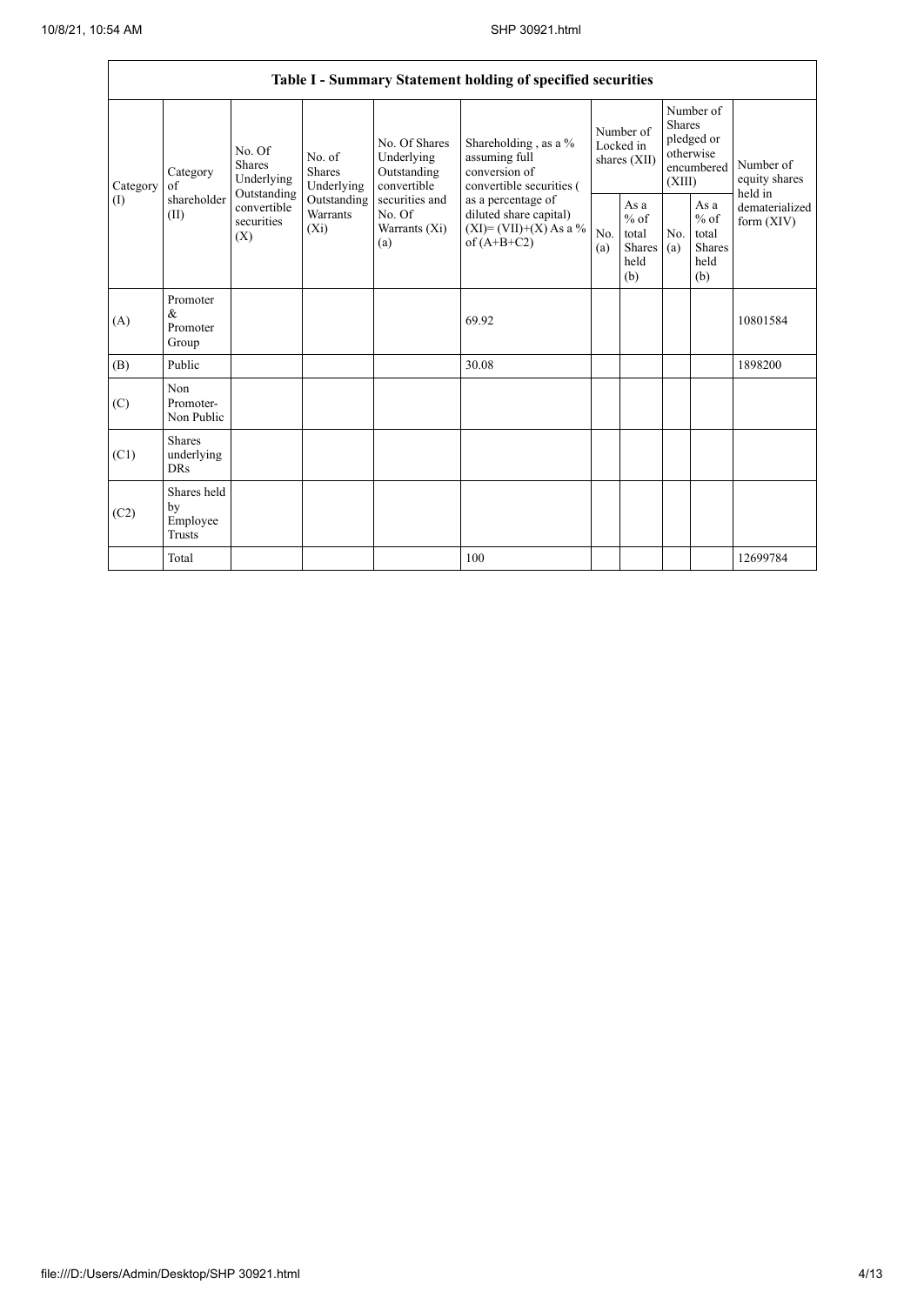$\mathbf{r}$ 

|                                                                                                | Table II - Statement showing shareholding pattern of the Promoter and Promoter Group                    |                                                                              |                         |                                 |                                    |                             |                                                      |                           |               |                                      |                           |
|------------------------------------------------------------------------------------------------|---------------------------------------------------------------------------------------------------------|------------------------------------------------------------------------------|-------------------------|---------------------------------|------------------------------------|-----------------------------|------------------------------------------------------|---------------------------|---------------|--------------------------------------|---------------------------|
|                                                                                                |                                                                                                         |                                                                              | No. of                  | No.<br>Of<br>Partly             | No. Of                             | Total nos.                  | Shareholding<br>as a % of<br>total no. of            | class of securities (IX)  |               | Number of Voting Rights held in each |                           |
| Sr.                                                                                            | Category $\&$<br>Name of the                                                                            | Nos. Of<br>shareholders                                                      | fully paid<br>up equity | paid-<br>up                     | shares<br>underlying<br>Depository | shares<br>held<br>$(VII) =$ | shares<br>(calculated as                             | No of Voting (XIV) Rights |               |                                      | Total<br>as a $%$<br>of   |
|                                                                                                | Shareholders (I)                                                                                        | (III)                                                                        | shares<br>held $(IV)$   | equity<br>shares<br>held<br>(V) | Receipts<br>(VI)                   | $(IV)^+$<br>$(V)$ + $(VI)$  | per SCRR,<br>1957) (VIII)<br>As a % of<br>$(A+B+C2)$ | Class eg:<br>X            | Class<br>eg:y | Total                                | Total<br>Voting<br>rights |
| A                                                                                              | Table II - Statement showing shareholding pattern of the Promoter and Promoter Group                    |                                                                              |                         |                                 |                                    |                             |                                                      |                           |               |                                      |                           |
| (1)                                                                                            | Indian                                                                                                  |                                                                              |                         |                                 |                                    |                             |                                                      |                           |               |                                      |                           |
| (a)                                                                                            | Individuals/Hindu<br>undivided Family                                                                   | $\overline{9}$                                                               | 10801584                |                                 |                                    | 10801584                    | 69.92                                                | 10801584                  |               | 10801584                             | 69.92                     |
| Sub-Total<br>(A)(1)                                                                            |                                                                                                         | 9                                                                            | 10801584                |                                 |                                    | 10801584                    | 69.92                                                | 10801584                  |               | 10801584                             | 69.92                     |
| (2)                                                                                            | Foreign                                                                                                 |                                                                              |                         |                                 |                                    |                             |                                                      |                           |               |                                      |                           |
| Total<br>Shareholding<br>of Promoter<br>and<br>Promoter<br>Group $(A)=$<br>$(A)(1)+(A)$<br>(2) |                                                                                                         | 9                                                                            | 10801584                |                                 |                                    | 10801584                    | 69.92                                                | 10801584                  |               | 10801584                             | 69.92                     |
| $\, {\bf B}$                                                                                   |                                                                                                         | Table III - Statement showing shareholding pattern of the Public shareholder |                         |                                 |                                    |                             |                                                      |                           |               |                                      |                           |
| (1)                                                                                            | Institutions                                                                                            |                                                                              |                         |                                 |                                    |                             |                                                      |                           |               |                                      |                           |
| (a)                                                                                            | Mutual Funds                                                                                            | $\sqrt{2}$                                                                   | 41900                   |                                 |                                    | 41900                       | 0.27                                                 | 41900                     |               | 41900                                | 0.27                      |
| (f)                                                                                            | Financial<br>Institutions/<br><b>Banks</b>                                                              | 1                                                                            | 5000                    |                                 |                                    | 5000                        | 0.03                                                 | 5000                      |               | 5000                                 | 0.03                      |
| (i)                                                                                            | Any Other<br>(specify)                                                                                  | $\mathbf{1}$                                                                 | 19400                   |                                 |                                    | 19400                       | 0.13                                                 | 19400                     |               | 19400                                | 0.13                      |
| Sub-Total<br>(B)(1)                                                                            |                                                                                                         | 4                                                                            | 66300                   |                                 |                                    | 66300                       | 0.43                                                 | 66300                     |               | 66300                                | 0.43                      |
| (3)                                                                                            | Non-institutions                                                                                        |                                                                              |                         |                                 |                                    |                             |                                                      |                           |               |                                      |                           |
| (a(i))                                                                                         | Individuals -<br>i.Individual<br>shareholders<br>holding nominal<br>share capital up<br>to Rs. 2 lakhs. | 13152                                                                        | 3815969                 |                                 |                                    | 3815969                     | 24.7                                                 | 3815969                   |               | 3815969                              | 24.7                      |
| (e)                                                                                            | Any Other<br>(specify)                                                                                  | 179                                                                          | 764731                  |                                 |                                    | 764731                      | 4.95                                                 | 764731                    |               | 764731                               | 4.95                      |
| Sub-Total<br>(B)(3)                                                                            |                                                                                                         | 13331                                                                        | 4580700                 |                                 |                                    | 4580700                     | 29.65                                                | 4580700                   |               | 4580700                              | 29.65                     |
| <b>Total Public</b><br>Shareholding<br>$(B)=(B)(1)+$<br>$(B)(2)+(B)$<br>(3)                    |                                                                                                         | 13335                                                                        | 4647000                 |                                 |                                    | 4647000                     | 30.08                                                | 4647000                   |               | 4647000                              | 30.08                     |
| $\mathbf C$                                                                                    | Table IV - Statement showing shareholding pattern of the Non Promoter- Non Public shareholder           |                                                                              |                         |                                 |                                    |                             |                                                      |                           |               |                                      |                           |
| Total (<br>$A+B+C2$ )                                                                          |                                                                                                         | 13344                                                                        | 15448584                |                                 |                                    | 15448584                    | 100                                                  | 15448584                  |               | 15448584                             | 100                       |
| Total<br>$(A+B+C)$                                                                             |                                                                                                         | 13344                                                                        | 15448584                |                                 |                                    | 15448584                    | 100                                                  | 15448584                  |               | 15448584                             | 100                       |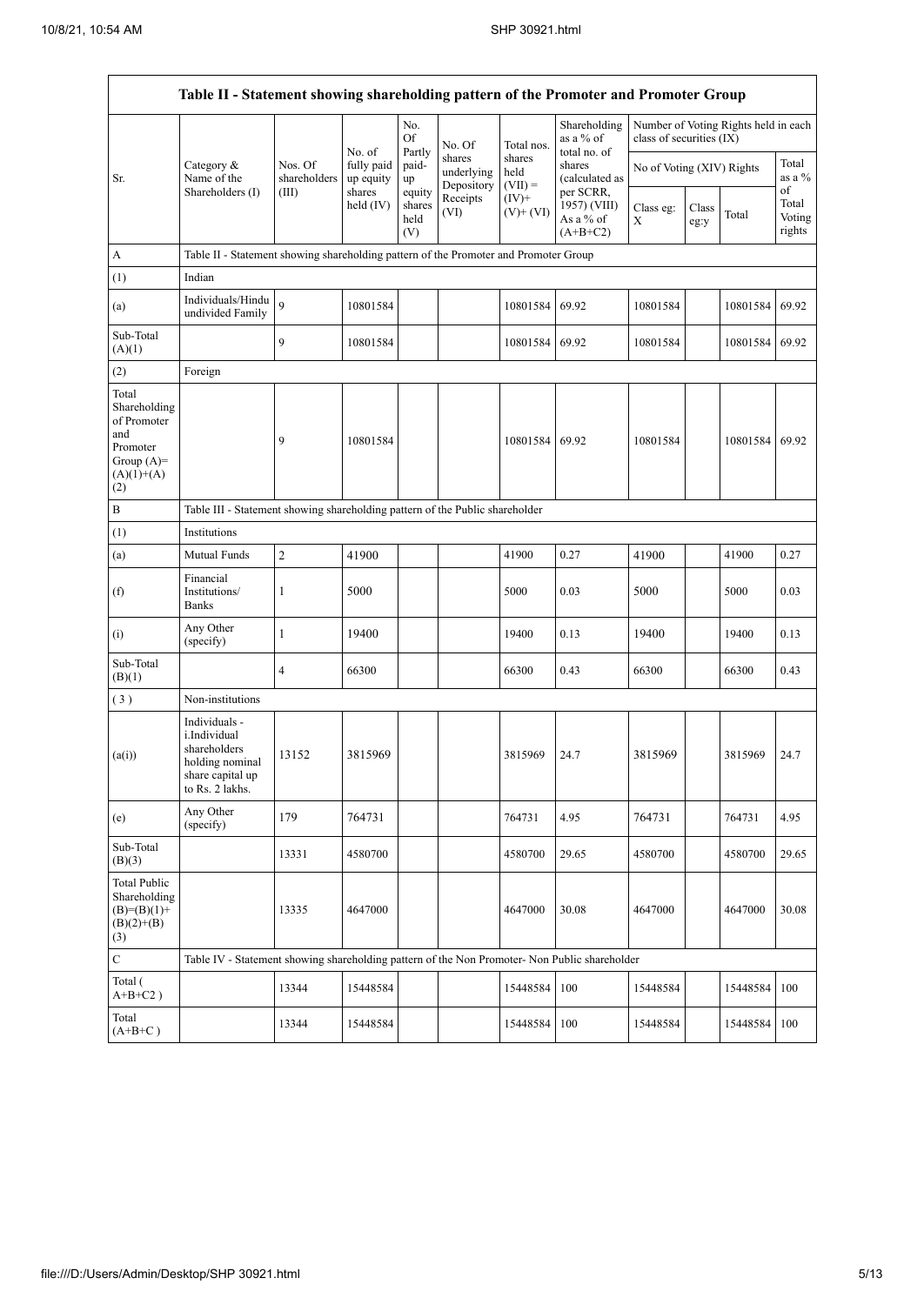| Table II - Statement showing shareholding pattern of the Promoter and Promoter Group    |                                                                                                                                                                         |                                                                  |                                                                                                                                                                                         |                                                                                               |                                                  |            |                                                                        |                                       |                  |  |
|-----------------------------------------------------------------------------------------|-------------------------------------------------------------------------------------------------------------------------------------------------------------------------|------------------------------------------------------------------|-----------------------------------------------------------------------------------------------------------------------------------------------------------------------------------------|-----------------------------------------------------------------------------------------------|--------------------------------------------------|------------|------------------------------------------------------------------------|---------------------------------------|------------------|--|
| Sr.                                                                                     | No. Of<br>No. of<br><b>Shares</b><br><b>Shares</b><br>Underlying<br>Underlying<br>Outstanding<br>Outstanding<br>convertible<br>Warrants<br>securities<br>$(X_i)$<br>(X) | No. Of Shares<br>Underlying<br>Outstanding                       | Shareholding, as a %<br>assuming full conversion of<br>convertible securities (as a<br>percentage of diluted share<br>capital) $(XI) = (VII)+(X) As$<br>a % of $(A+B+C2)$<br>No.<br>(a) |                                                                                               | Number of<br>Locked in<br>shares (XII)           |            | Number of<br>Shares<br>pledged or<br>otherwise<br>encumbered<br>(XIII) | Number of<br>equity shares<br>held in |                  |  |
|                                                                                         |                                                                                                                                                                         | convertible<br>securities and<br>No. Of Warrants<br>$(Xi)$ $(a)$ |                                                                                                                                                                                         |                                                                                               | As a<br>$%$ of<br>total<br>Shares<br>held<br>(b) | No.<br>(a) | As $\mathbf{a}$<br>$%$ of<br>total<br>Shares<br>held<br>(b)            | dematerialized<br>form $(XIV)$        |                  |  |
| $\boldsymbol{A}$                                                                        |                                                                                                                                                                         |                                                                  |                                                                                                                                                                                         | Table II - Statement showing shareholding pattern of the Promoter and Promoter Group          |                                                  |            |                                                                        |                                       |                  |  |
| (1)                                                                                     | Indian                                                                                                                                                                  |                                                                  |                                                                                                                                                                                         |                                                                                               |                                                  |            |                                                                        |                                       |                  |  |
| (a)                                                                                     |                                                                                                                                                                         |                                                                  |                                                                                                                                                                                         | 69.92                                                                                         |                                                  |            |                                                                        |                                       | 10801584         |  |
| Sub-Total (A)<br>(1)                                                                    |                                                                                                                                                                         |                                                                  |                                                                                                                                                                                         | 69.92                                                                                         |                                                  |            |                                                                        |                                       | 10801584         |  |
| (2)                                                                                     | Foreign                                                                                                                                                                 |                                                                  |                                                                                                                                                                                         |                                                                                               |                                                  |            |                                                                        |                                       |                  |  |
| Total<br>Shareholding<br>of Promoter<br>and Promoter<br>Group $(A)=$<br>$(A)(1)+(A)(2)$ |                                                                                                                                                                         |                                                                  |                                                                                                                                                                                         | 69.92                                                                                         |                                                  |            |                                                                        |                                       | 10801584         |  |
| $\, {\bf B}$                                                                            |                                                                                                                                                                         |                                                                  |                                                                                                                                                                                         | Table III - Statement showing shareholding pattern of the Public shareholder                  |                                                  |            |                                                                        |                                       |                  |  |
| (1)                                                                                     | Institutions                                                                                                                                                            |                                                                  |                                                                                                                                                                                         |                                                                                               |                                                  |            |                                                                        |                                       |                  |  |
| (a)                                                                                     |                                                                                                                                                                         |                                                                  |                                                                                                                                                                                         | 0.27                                                                                          |                                                  |            |                                                                        |                                       | $\boldsymbol{0}$ |  |
| (f)                                                                                     |                                                                                                                                                                         |                                                                  |                                                                                                                                                                                         | 0.03                                                                                          |                                                  |            |                                                                        |                                       | $\mathbf{0}$     |  |
| (i)                                                                                     |                                                                                                                                                                         |                                                                  |                                                                                                                                                                                         | 0.13                                                                                          |                                                  |            |                                                                        |                                       | $\boldsymbol{0}$ |  |
| Sub-Total (B)<br>(1)                                                                    |                                                                                                                                                                         |                                                                  |                                                                                                                                                                                         | 0.43                                                                                          |                                                  |            |                                                                        |                                       | $\boldsymbol{0}$ |  |
| (3)                                                                                     | Non-institutions                                                                                                                                                        |                                                                  |                                                                                                                                                                                         |                                                                                               |                                                  |            |                                                                        |                                       |                  |  |
| (a(i))                                                                                  |                                                                                                                                                                         |                                                                  |                                                                                                                                                                                         | 24.7                                                                                          |                                                  |            |                                                                        |                                       | 1794069          |  |
| (e)                                                                                     |                                                                                                                                                                         |                                                                  |                                                                                                                                                                                         | 4.95                                                                                          |                                                  |            |                                                                        |                                       | 104131           |  |
| Sub-Total (B)<br>(3)                                                                    |                                                                                                                                                                         |                                                                  |                                                                                                                                                                                         | 29.65                                                                                         |                                                  |            |                                                                        |                                       | 1898200          |  |
| <b>Total Public</b><br>Shareholding<br>$(B)=(B)(1)+$<br>$(B)(2)+(B)(3)$                 |                                                                                                                                                                         |                                                                  |                                                                                                                                                                                         | 30.08                                                                                         |                                                  |            |                                                                        |                                       | 1898200          |  |
| $\mathbf C$                                                                             |                                                                                                                                                                         |                                                                  |                                                                                                                                                                                         | Table IV - Statement showing shareholding pattern of the Non Promoter- Non Public shareholder |                                                  |            |                                                                        |                                       |                  |  |
| Total (<br>$\mathrm{A} \text{+} \mathrm{B} \text{+} \mathrm{C2}$ )                      |                                                                                                                                                                         |                                                                  |                                                                                                                                                                                         | 100                                                                                           |                                                  |            |                                                                        |                                       | 12699784         |  |
| Total (A+B+C<br>$\lambda$                                                               |                                                                                                                                                                         |                                                                  |                                                                                                                                                                                         | 100                                                                                           |                                                  |            |                                                                        |                                       | 12699784         |  |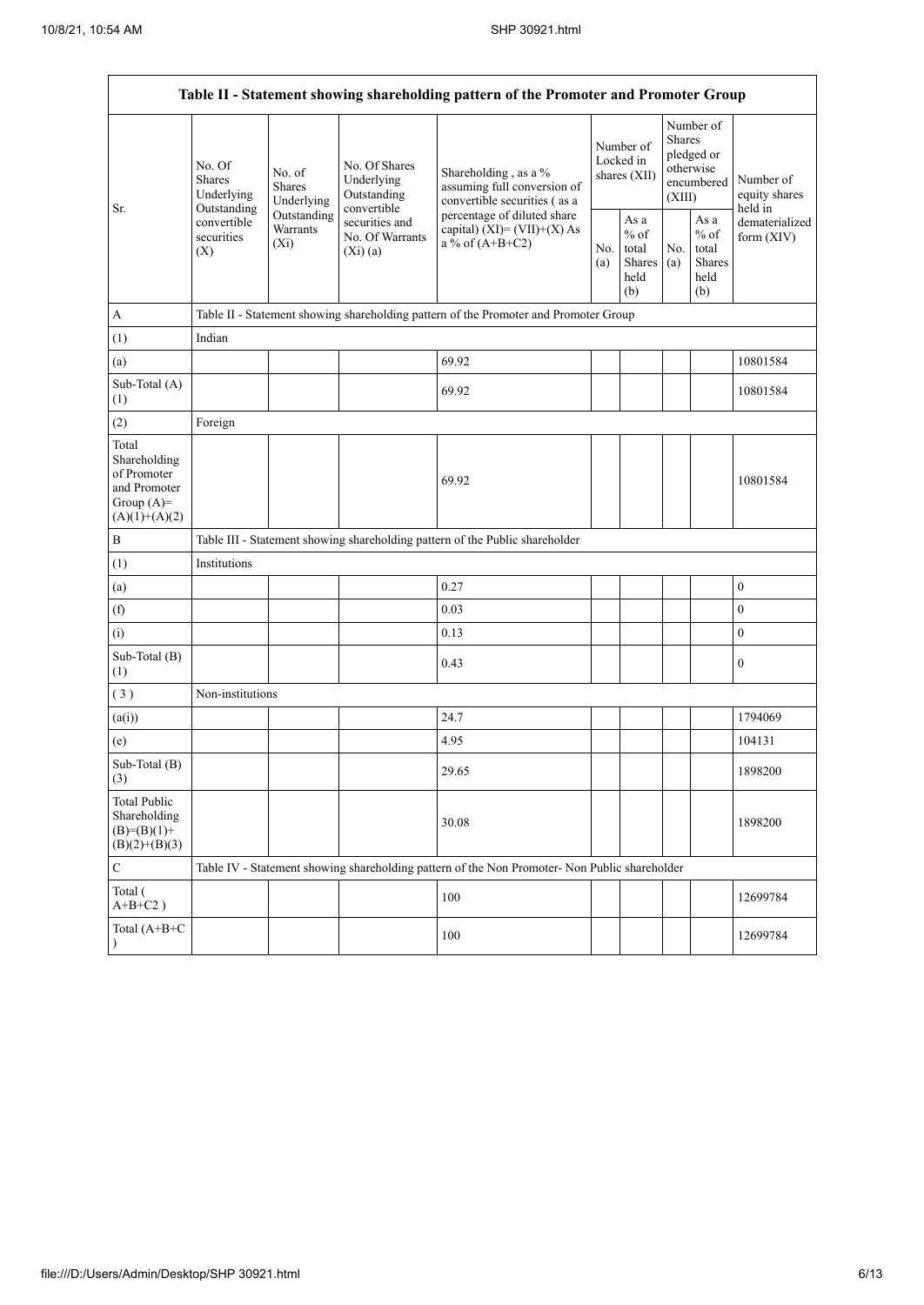| Individuals/Hindu undivided Family                                                                                                                                                                |                                                               |                                                  |                                                   |                                   |                                     |                                      |                                      |  |  |  |
|---------------------------------------------------------------------------------------------------------------------------------------------------------------------------------------------------|---------------------------------------------------------------|--------------------------------------------------|---------------------------------------------------|-----------------------------------|-------------------------------------|--------------------------------------|--------------------------------------|--|--|--|
| Searial No.                                                                                                                                                                                       | $\mathbf{1}$                                                  | $\overline{c}$                                   | 3                                                 | 4                                 | 5                                   | 6                                    | 7                                    |  |  |  |
| Name of the<br>Shareholders<br>(1)                                                                                                                                                                | <b>BOMMIDALA</b><br><b>KASIVISWANADHAM</b><br>- IND           | <b>BOMMIDALA</b><br><b>SAROJA</b><br><b>DEVI</b> | <b>BOMMIDALA</b><br><b>RAMA</b><br><b>KRISHNA</b> | <b>BOMMIDALA</b><br><b>ANITHA</b> | <b>BOMMIDALA</b><br><b>SRINIVAS</b> | <b>PITCHAIAN</b><br><b>PULIKONDA</b> | <b>DEVISETTY</b><br><b>RAMA DEVI</b> |  |  |  |
| PAN(II)                                                                                                                                                                                           | AETPB2885H                                                    | AHRPB1991K                                       | ADAPB3514H                                        | AHLPB0893J                        | ADAPB2985L                          | ADKPP7277R                           | ACAPD0918N                           |  |  |  |
| No. of fully<br>paid up equity<br>shares held<br>(IV)                                                                                                                                             | 158822                                                        | 113716                                           | 9866821                                           | 406825                            | 236900                              | 5000                                 | 3500                                 |  |  |  |
| No. Of Partly<br>paid-up equity<br>shares held<br>(V)                                                                                                                                             |                                                               |                                                  |                                                   |                                   |                                     |                                      |                                      |  |  |  |
| No. Of shares<br>underlying<br>Depository<br>Receipts (VI)                                                                                                                                        |                                                               |                                                  |                                                   |                                   |                                     |                                      |                                      |  |  |  |
| Total nos.<br>shares held<br>$(VII) = (IV) +$<br>$(V)$ + $(VI)$                                                                                                                                   | 158822                                                        | 113716                                           | 9866821                                           | 406825                            | 236900                              | 5000                                 | 3500                                 |  |  |  |
| Shareholding<br>as a % of total<br>no. of shares<br>(calculated as<br>per SCRR,<br>1957) (VIII)<br>As a % of<br>$(A+B+C2)$                                                                        | 1.03                                                          | 0.74                                             | 63.87                                             | 2.63                              | 1.53                                | 0.03                                 | 0.02                                 |  |  |  |
|                                                                                                                                                                                                   | Number of Voting Rights held in each class of securities (IX) |                                                  |                                                   |                                   |                                     |                                      |                                      |  |  |  |
| Class eg: $X$                                                                                                                                                                                     | 158822                                                        | 113716                                           | 9866821                                           | 406825                            | 236900                              | 5000                                 | 3500                                 |  |  |  |
| Class eg:y                                                                                                                                                                                        |                                                               |                                                  |                                                   |                                   |                                     |                                      |                                      |  |  |  |
| Total                                                                                                                                                                                             | 158822                                                        | 113716                                           | 9866821                                           | 406825                            | 236900                              | 5000                                 | 3500                                 |  |  |  |
| Total as a %<br>of Total<br>Voting rights                                                                                                                                                         | 1.03                                                          | 0.74                                             | 63.87                                             | 2.63                              | 1.53                                | 0.03                                 | 0.02                                 |  |  |  |
| No. Of Shares<br>Underlying<br>Outstanding<br>convertible<br>securities $(X)$                                                                                                                     |                                                               |                                                  |                                                   |                                   |                                     |                                      |                                      |  |  |  |
| No. of Shares<br>Underlying<br>Outstanding<br>Warrants (Xi)                                                                                                                                       |                                                               |                                                  |                                                   |                                   |                                     |                                      |                                      |  |  |  |
| No. Of Shares<br>Underlying<br>Outstanding<br>convertible<br>securities and<br>No. Of<br>Warrants (Xi)<br>(a)                                                                                     |                                                               |                                                  |                                                   |                                   |                                     |                                      |                                      |  |  |  |
| Shareholding,<br>as a $\%$<br>assuming full<br>conversion of<br>convertible<br>securities (as a<br>percentage of<br>diluted share<br>capital) (XI)=<br>$(VII)+(Xi)(a)$<br>As a % of<br>$(A+B+C2)$ | 1.03                                                          | 0.74                                             | 63.87                                             | 2.63                              | 1.53                                | 0.03                                 | 0.02                                 |  |  |  |
|                                                                                                                                                                                                   | Number of Locked in shares (XII)                              |                                                  |                                                   |                                   |                                     |                                      |                                      |  |  |  |
| No. $(a)$                                                                                                                                                                                         |                                                               |                                                  |                                                   |                                   |                                     |                                      |                                      |  |  |  |
| As a % of<br>total Shares<br>held (b)                                                                                                                                                             |                                                               |                                                  |                                                   |                                   |                                     |                                      |                                      |  |  |  |

Number of Shares pledged or otherwise encumbered (XIII)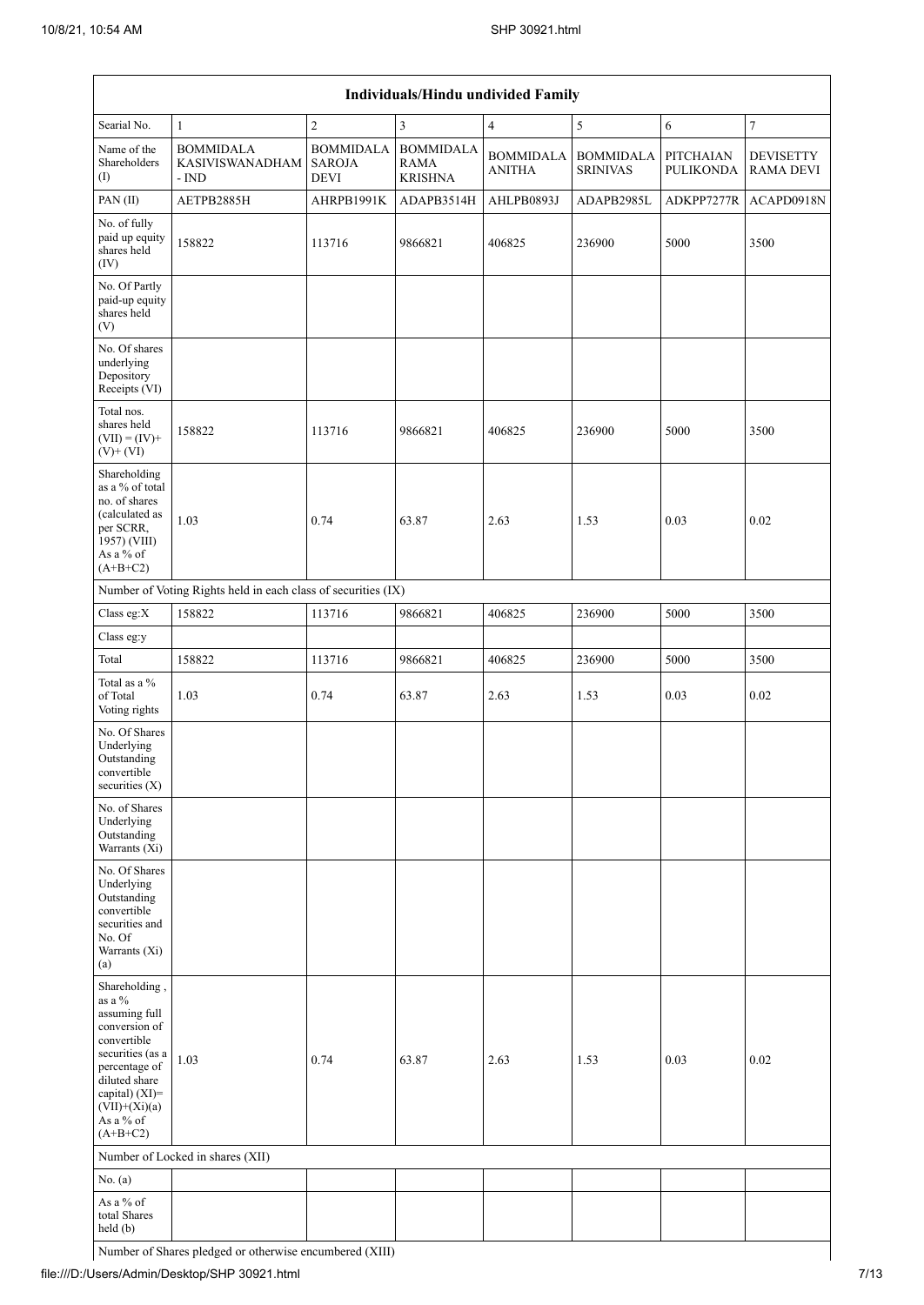| No. (a)                                                                 |                              |          |          |          |          |                   |                   |
|-------------------------------------------------------------------------|------------------------------|----------|----------|----------|----------|-------------------|-------------------|
| As a $%$ of<br>total Shares<br>held(b)                                  |                              |          |          |          |          |                   |                   |
| Number of<br>equity shares<br>held in<br>dematerialized<br>form $(XIV)$ | 158822                       | 113716   | 9866821  | 406825   | 236900   | 5000              | 3500              |
|                                                                         | Reason for not providing PAN |          |          |          |          |                   |                   |
| Reason for not<br>providing<br>PAN                                      |                              |          |          |          |          |                   |                   |
| Shareholder<br>type                                                     | Promoter                     | Promoter | Promoter | Promoter | Promoter | Promoter<br>Group | Promoter<br>Group |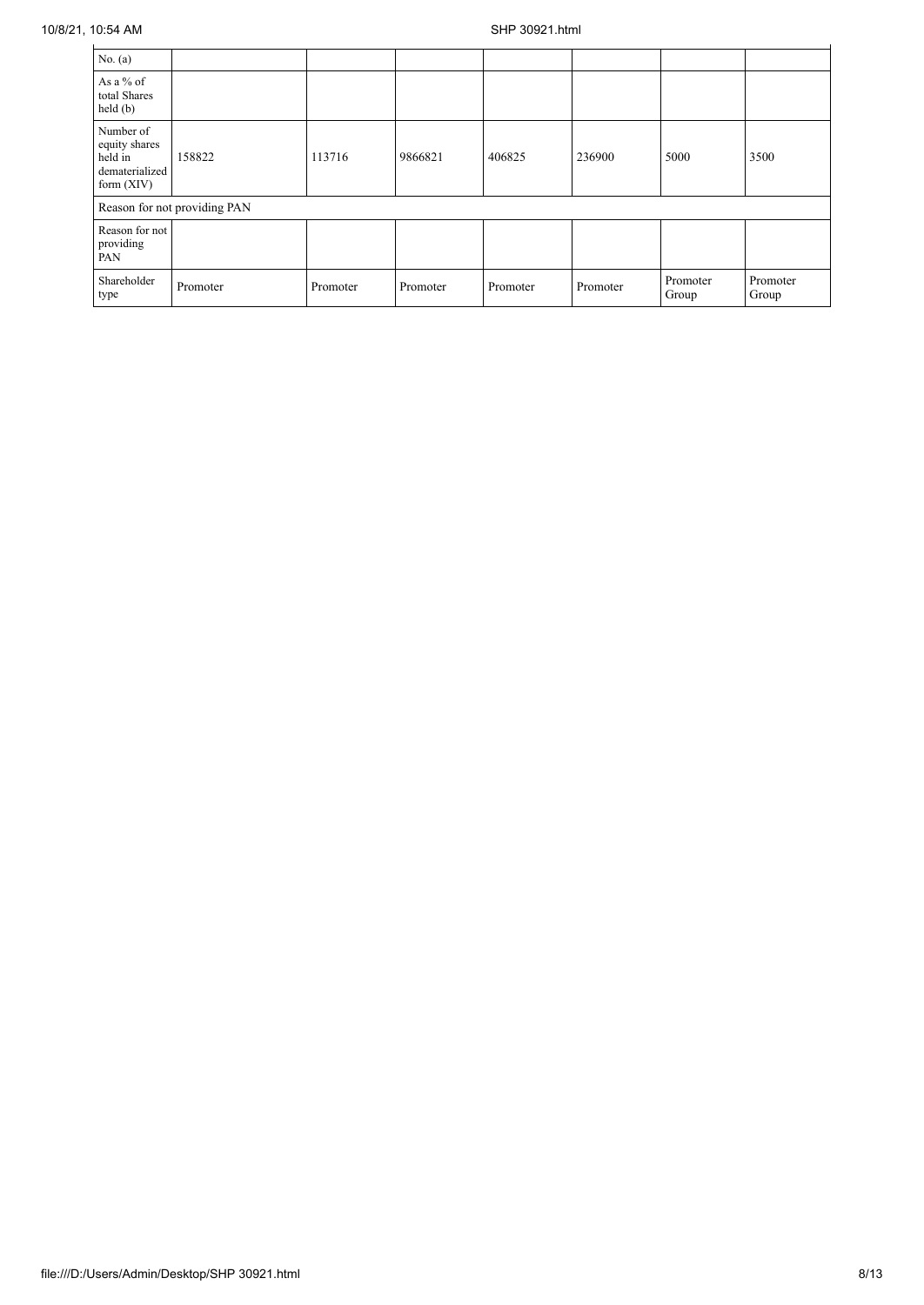|                                                                                                                                                                                          | Individuals/Hindu undivided Family                            |                    |                       |  |  |  |  |  |
|------------------------------------------------------------------------------------------------------------------------------------------------------------------------------------------|---------------------------------------------------------------|--------------------|-----------------------|--|--|--|--|--|
| Searial No.                                                                                                                                                                              | 8                                                             | 9                  |                       |  |  |  |  |  |
| Name of the<br>Shareholders (I)                                                                                                                                                          | POLISETTY EKANADHA GUPTA - HUF                                | <b>B RAJESWARI</b> | Click here to go back |  |  |  |  |  |
| PAN (II)                                                                                                                                                                                 | AAGHP3061E                                                    | BAAPB0667H         | Total                 |  |  |  |  |  |
| No. of fully paid<br>up equity shares<br>$\text{held}(\text{IV})$                                                                                                                        | 5000                                                          | 5000               | 10801584              |  |  |  |  |  |
| No. Of Partly paid-<br>up equity shares<br>held(V)                                                                                                                                       |                                                               |                    |                       |  |  |  |  |  |
| No. Of shares<br>underlying<br>Depository<br>Receipts (VI)                                                                                                                               |                                                               |                    |                       |  |  |  |  |  |
| Total nos. shares<br>held $(VII) = (IV) +$<br>$(V)+(VI)$                                                                                                                                 | 5000                                                          | 5000               | 10801584              |  |  |  |  |  |
| Shareholding as a<br>% of total no. of<br>shares (calculated<br>as per SCRR,<br>1957) (VIII) As a<br>% of $(A+B+C2)$                                                                     | 0.03                                                          | 0.03               | 69.92                 |  |  |  |  |  |
|                                                                                                                                                                                          | Number of Voting Rights held in each class of securities (IX) |                    |                       |  |  |  |  |  |
| Class eg:X                                                                                                                                                                               | 5000                                                          | 5000               | 10801584              |  |  |  |  |  |
| Class eg:y                                                                                                                                                                               |                                                               |                    |                       |  |  |  |  |  |
| Total                                                                                                                                                                                    | 5000                                                          | 5000               | 10801584              |  |  |  |  |  |
| Total as a % of<br>Total Voting rights                                                                                                                                                   | 0.03                                                          | 0.03               | 69.92                 |  |  |  |  |  |
| No. Of Shares<br>Underlying<br>Outstanding<br>convertible<br>securities $(X)$                                                                                                            |                                                               |                    |                       |  |  |  |  |  |
| No. of Shares<br>Underlying<br>Outstanding<br>Warrants (Xi)                                                                                                                              |                                                               |                    |                       |  |  |  |  |  |
| No. Of Shares<br>Underlying<br>Outstanding<br>convertible<br>securities and No.<br>Of Warrants (Xi)<br>(a)                                                                               |                                                               |                    |                       |  |  |  |  |  |
| Shareholding, as a<br>% assuming full<br>conversion of<br>convertible<br>securities (as a<br>percentage of<br>diluted share<br>capital) (XI)=<br>$(VII)+(Xi)(a)$ As a<br>% of $(A+B+C2)$ | 0.03                                                          | 0.03               | 69.92                 |  |  |  |  |  |
| Number of Locked in shares (XII)                                                                                                                                                         |                                                               |                    |                       |  |  |  |  |  |
| No. (a)                                                                                                                                                                                  |                                                               |                    |                       |  |  |  |  |  |
| As a % of total<br>Shares held (b)                                                                                                                                                       |                                                               |                    |                       |  |  |  |  |  |
|                                                                                                                                                                                          | Number of Shares pledged or otherwise encumbered (XIII)       |                    |                       |  |  |  |  |  |
| No. (a)                                                                                                                                                                                  |                                                               |                    |                       |  |  |  |  |  |
| As a % of total<br>Shares held (b)                                                                                                                                                       |                                                               |                    |                       |  |  |  |  |  |
| Number of equity<br>shares held in<br>dematerialized<br>form $(XIV)$                                                                                                                     | 5000                                                          | 5000               | 10801584              |  |  |  |  |  |
| Reason for not providing PAN                                                                                                                                                             |                                                               |                    |                       |  |  |  |  |  |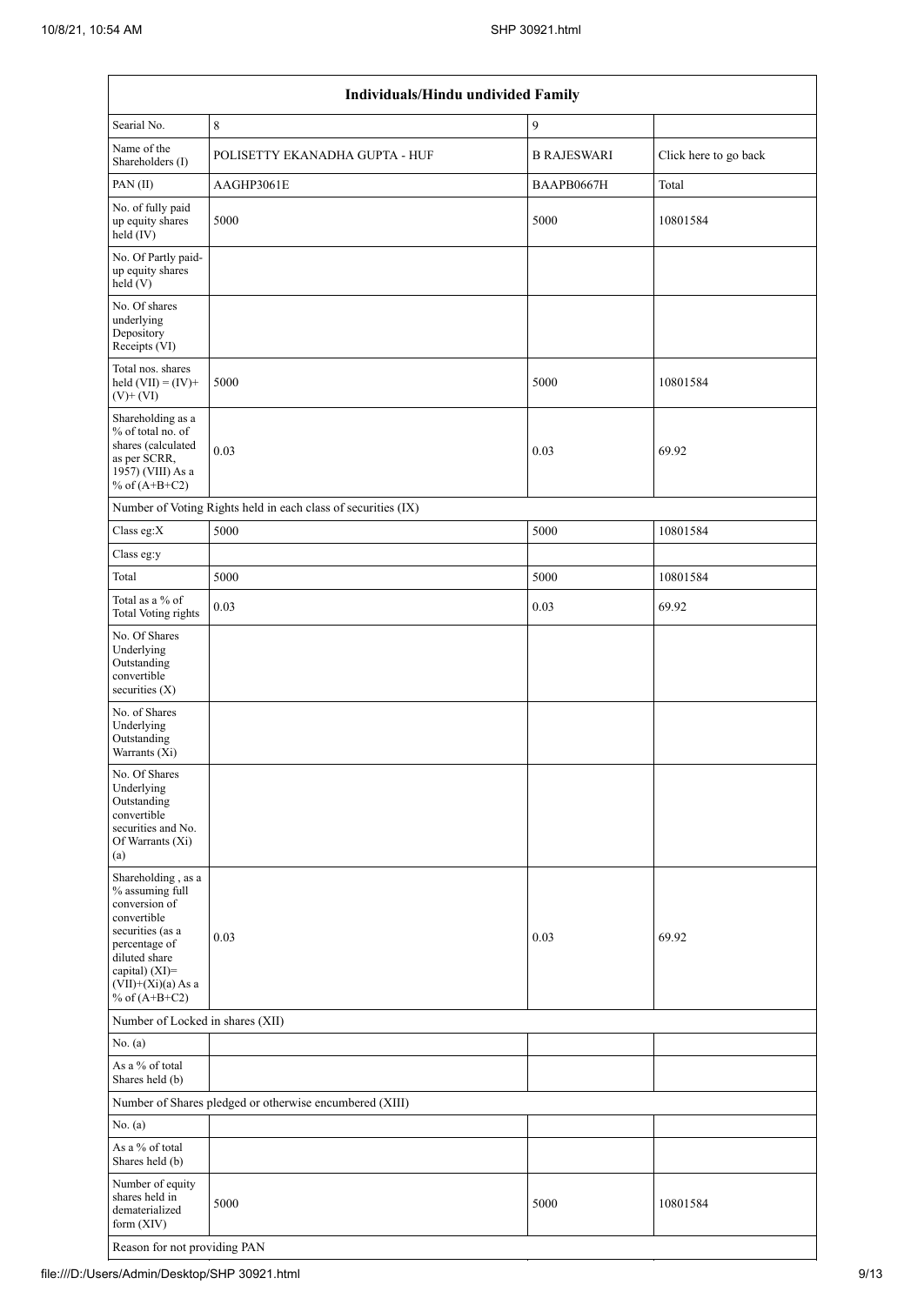| Reason for not<br>providing PAN |                       |                |  |
|---------------------------------|-----------------------|----------------|--|
| Shareholder type                | <b>Promoter Group</b> | Promoter Group |  |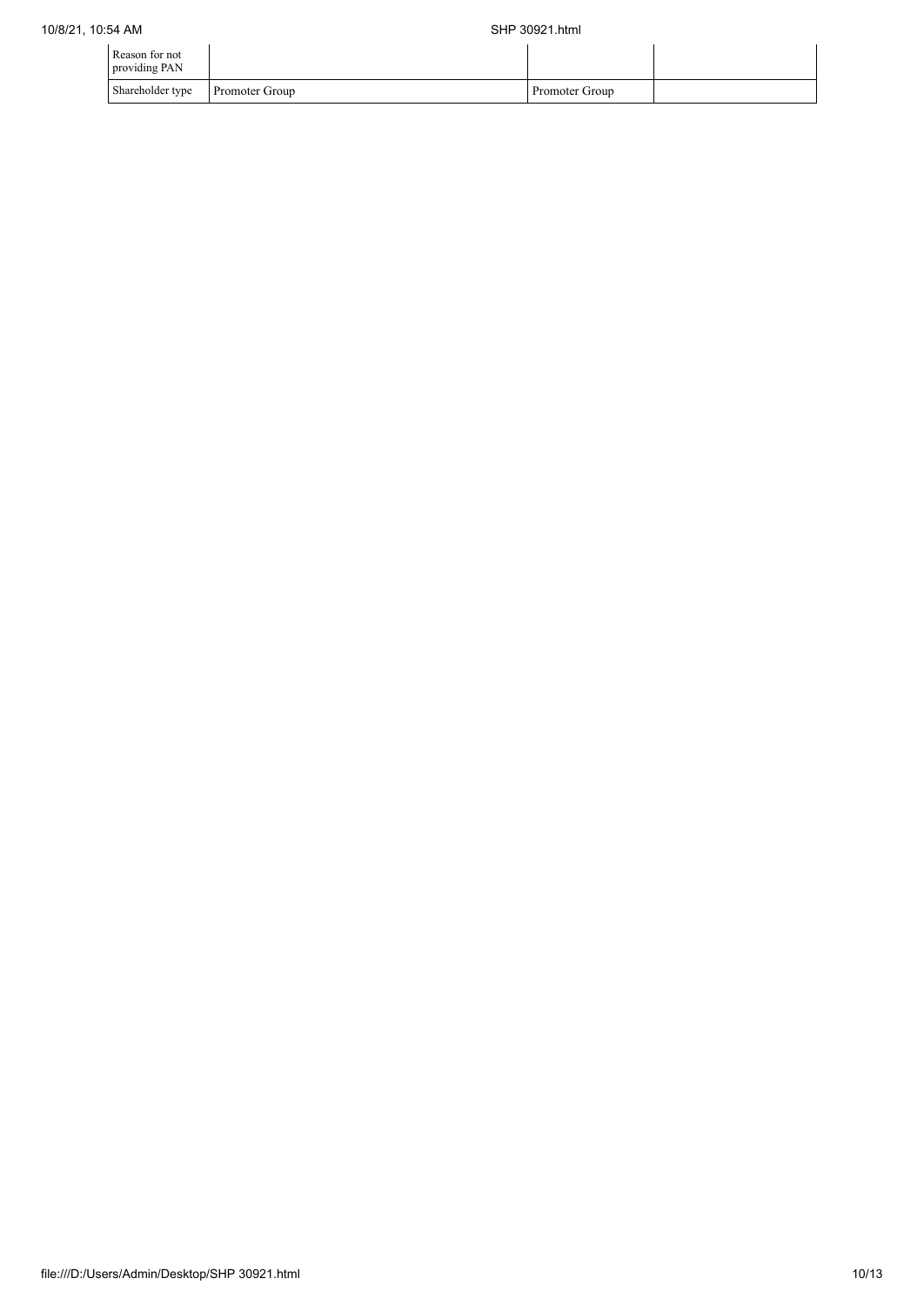|                                                                                                                                                                                      |                                                               | Any Other (specify)     |                         |                       |
|--------------------------------------------------------------------------------------------------------------------------------------------------------------------------------------|---------------------------------------------------------------|-------------------------|-------------------------|-----------------------|
| Searial No.                                                                                                                                                                          | $\mathbf{1}$                                                  | $\overline{2}$          | 3                       |                       |
| Category                                                                                                                                                                             | Non-Resident Indian (NRI)                                     | <b>Clearing Members</b> | <b>Bodies Corporate</b> |                       |
| Category / More<br>than 1 percentage                                                                                                                                                 | Category                                                      | Category                | Category                |                       |
| Name of the<br>Shareholders (I)                                                                                                                                                      |                                                               |                         |                         | Click here to go back |
| PAN (II)                                                                                                                                                                             |                                                               |                         |                         | Total                 |
| No. of the<br>Shareholders (I)                                                                                                                                                       | 74                                                            | $\overline{4}$          | 101                     | 179                   |
| No. of fully paid<br>up equity shares<br>held (IV)                                                                                                                                   | 158663                                                        | 6083                    | 599985                  | 764731                |
| No. Of Partly paid-<br>up equity shares<br>held (V)                                                                                                                                  |                                                               |                         |                         |                       |
| No. Of shares<br>underlying<br>Depository<br>Receipts (VI)                                                                                                                           |                                                               |                         |                         |                       |
| Total nos. shares<br>held $(VII) = (IV) +$<br>$(V)$ + $(VI)$                                                                                                                         | 158663                                                        | 6083                    | 599985                  | 764731                |
| Shareholding as a<br>% of total no. of<br>shares (calculated<br>as per SCRR,<br>1957) (VIII) As a<br>% of $(A+B+C2)$                                                                 | 1.03                                                          | 0.04                    | 3.88                    | 4.95                  |
|                                                                                                                                                                                      | Number of Voting Rights held in each class of securities (IX) |                         |                         |                       |
| Class eg: X                                                                                                                                                                          | 158663                                                        | 6083                    | 599985                  | 764731                |
| Class eg:y                                                                                                                                                                           |                                                               |                         |                         |                       |
| Total                                                                                                                                                                                | 158663                                                        | 6083                    | 599985                  | 764731                |
| Total as a % of<br>Total Voting rights                                                                                                                                               | 1.03                                                          | 0.04                    | 3.88                    | 4.95                  |
| No. Of Shares<br>Underlying<br>Outstanding<br>convertible<br>securities $(X)$                                                                                                        |                                                               |                         |                         |                       |
| No. of Shares<br>Underlying<br>Outstanding<br>Warrants (Xi)                                                                                                                          |                                                               |                         |                         |                       |
| No. Of Shares<br>Underlying<br>Outstanding<br>convertible<br>securities and No.<br>Of Warrants (Xi)<br>(a)                                                                           |                                                               |                         |                         |                       |
| Shareholding, as a<br>% assuming full<br>conversion of<br>convertible<br>securities (as a<br>percentage of<br>diluted share<br>capital) (XI)=<br>$(VII)+(X)$ As a %<br>of $(A+B+C2)$ | 1.03                                                          | 0.04                    | 3.88                    | 4.95                  |
| Number of Locked in shares (XII)                                                                                                                                                     |                                                               |                         |                         |                       |
| No. $(a)$                                                                                                                                                                            |                                                               |                         |                         |                       |
| As a % of total<br>Shares held (b)                                                                                                                                                   |                                                               |                         |                         |                       |
| Number of equity<br>shares held in<br>dematerialized<br>form (XIV)                                                                                                                   | 38463                                                         | 6083                    | 59585                   | 104131                |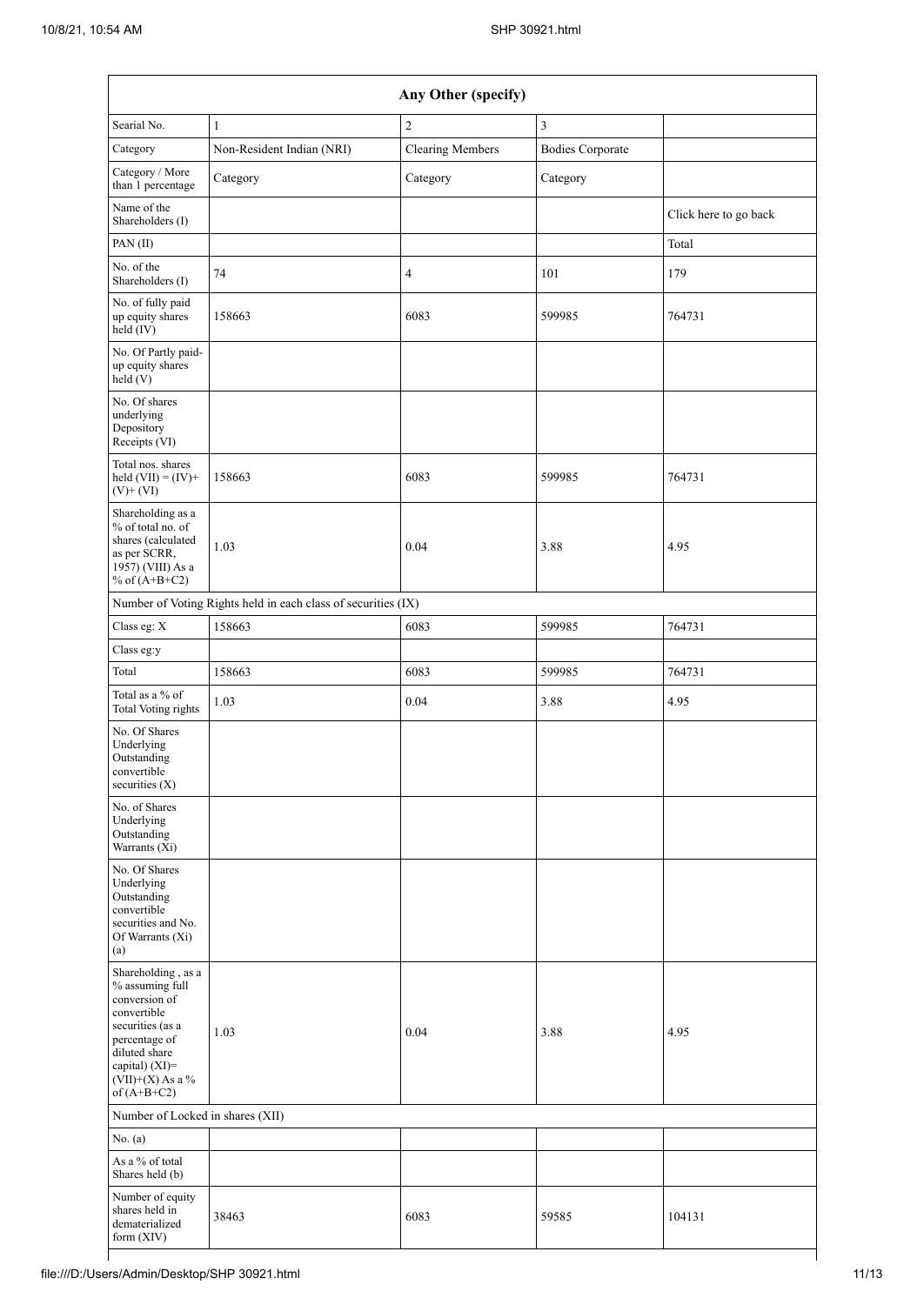|                                 | Reason for not providing PAN |  |  |  |  |  |  |  |  |
|---------------------------------|------------------------------|--|--|--|--|--|--|--|--|
| Reason for not<br>providing PAN |                              |  |  |  |  |  |  |  |  |